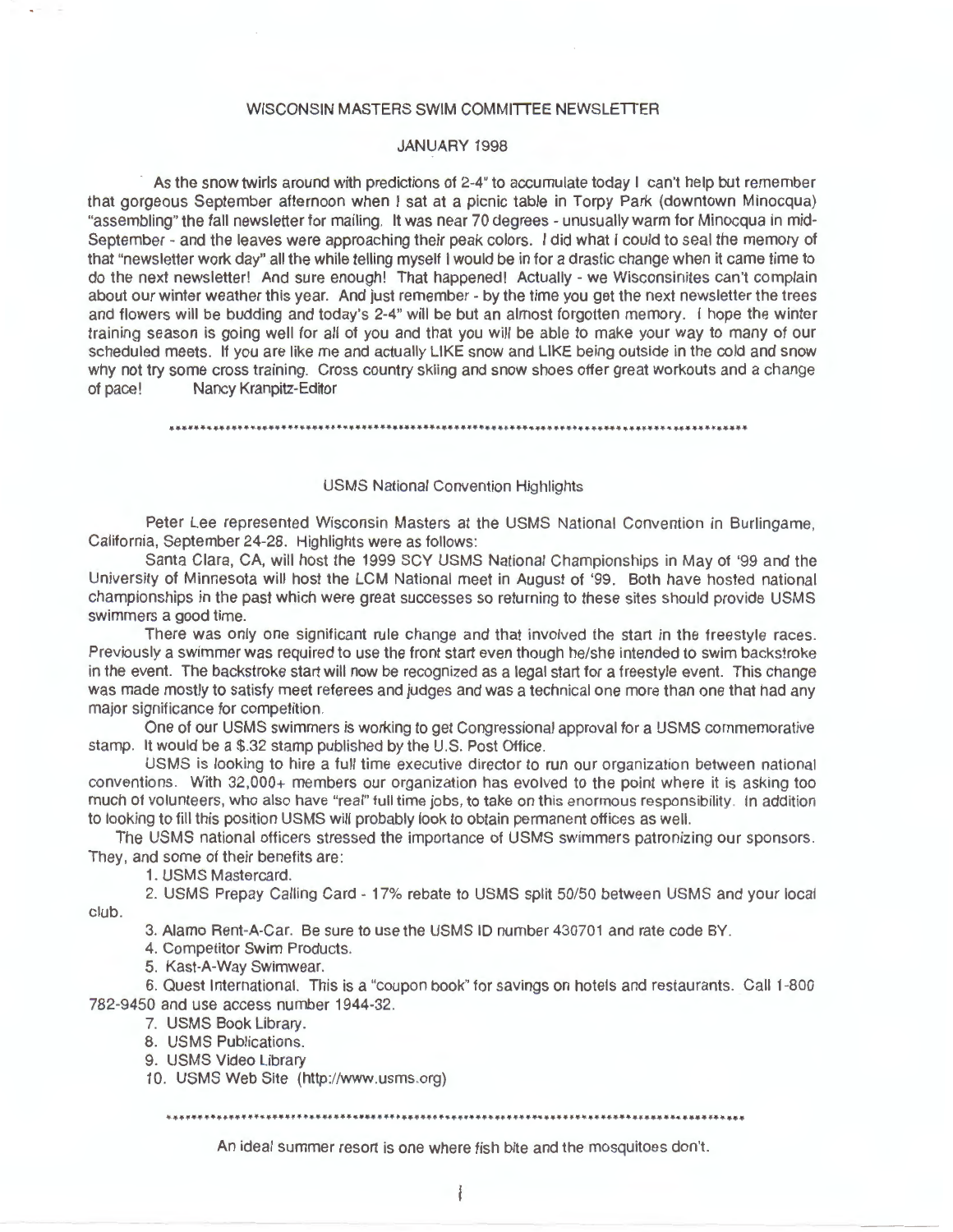The following article appeared in Lifestyle Sports, July 1997, and is reprinted with their and Dick Pitman's permission.

# **Swimming for Fun and Fitness**  *Dick Pitman*

There are basically two types of people, who enjoy the benefits of water exercise: Those who are exhilarated by the sense of freedom that is afforded by the weightlessness of being in water and those who find exhilaration from the challenge that water affords them. In other words, there are those who play and those who work out. Coming from a background of competitive swimming, I find it difficult to go to a pool and play. I go to the pool to workout, to improve my physical fitness, to make myself ready for eventual competition.

### **Commitment**

While it may be fun to swim alone, it is also enjoyable to work out with a group of people in the same lane, called circle swimming. A group of swimmers, usually from 3-5 individuals of similar speed and strength, swim the same workout. The fastest swimmer is usually the lead swimmer, although that can change, if that person gets tired or the stroke style changes. Swimming in a group like this can really be a benefit by pulling the weaker swimmer through the entire workout. Sometimes one is not enthused about going to a workout, but compelled to go because your friends need you. You are, after all, part of the circle.

There have been many Saturday mornings, especially in the dead of winter, when I did not want to get out of bed to swim, but forced · myself to get to the pool, because my long-time workout buddy, Steve Justinger, would be there. He would force himself to go, because I would be there. We had a mutual commitment to be there for each other. When I was rehabilitating my shoulder, I went just to do a kicking workout. After workouts we almost always go ouc for breakfast. I told Steve ljustcame so we could go out for breakfast, but truth be told I was there because, ifhe knew I wouldn't be there, he might not come at all.

#### Why I **Swim**

I did not swim competitively until I entered high school. I was a mediocre freestyler, a lousy breastroker, and an adequate backstroker. I thought the butterfly was an insect. I floundered through my sophomore year. In one of our early meets the coach switched me to butterfly. I had not swum varsity nor had I swum more than a 50 in any of our "B" level meets. The day of the meet I was scared. By the time I was on the block I probably had so much adrenaline flowing through me I could have walked on water. I swam the 100 fly a full 5 seconds faster than our regular butterflyer ever swam it. I became the regular varsity butteflyer and, surprisingly, my time dropped about 2 seconds every meet. At our conference meet I raced the conference's premier butterflyer. I beat him and became the first swimmer in the conference to break 1 :00 for the 100 butterfly. I went on to the Southern Section of the California HS Championships and took 6th place and went about :57 or :58.

That was probably the most exciting time of my swimming career. I swim now in honor of that epochal moment of my life and to keep the dream\_ alive. After graduating from college I "retired" from swimming for about 16 years, but I started swimming again at my wife 's urging. While swimming at the YMCA another swimmer approached me about going to a masters meet. I really didn 't want to swim competitively again. I finally was convinced to go to a meet, more to quiet my friend than to have a good time. Still, I swam a I 00 fly in just milliseconds over I :00. I felt the same adrenaline rush as I had in high school. This was great!

Since 1983, when I returned to swimming, I have had many similar highs at various points in my career: Breaking :57 for a 100 fly when I was44 years old; ranking first in the world in the 200 meter fly when I was 43; and winning the I 00 meter fly at Nationals at age 47. I've also had lows in my swimming career as well. For the last several years I've had shoulder problems. I've become an ardent adherent of stretching exercises and long warm-ups. You must keep your shoulders healthy, if you are going to swim and train.

### **Conditioning**

I have coached the East YMCA masters swimming for several years. I draw on my roughly 16 years of competitive swimming to come up with workouts for my trainees. I have also borrowed from the workouts Jim Bruskewitz gave us, when he was coach.

Fitness swimmers come in all different forms and shapes, styles and techniques. Everyone in the health industry seems to agree that a person should workout vigorously for 20-30 minutes at a time. A person with poor swimming technique may be getting as strenuous a workout as a good swimmer who cranks out 3,500 to 4,500 yards. As one becomes better conditioned, one needs a certain minimum number of yards to maintain and improve that conditioning. Competitive swimmers seek to improve their conditioning, their strength, endurance, and speed. Speed is dependent upon those three factors.

#### **Training Zones**

I incorporate training zones into the workouts. This is a method for varying the intensity of the workout: Zone I being slow and Zone 5 being I 05% effort. The zone times are based on a time trial of two sprints of 100 yards distance; the average is the Zone 5, 100-yard time. Other zone times are extrapolated from that. The Zone 4 is about 85-90%; Zone 3 is about 80%; Zone 2 is about 75%. Mixing the zones within a set of repetitions can be extremely beneficial. It allows the body to recover slightly before the next assault. The benefit is increased anaerobic capacity, which enables the body to feed energy to the muscles with reduced oxygen intake.

### **Warm-up**

Long warm-ups, between 800 and 1,200 yards, are recommended. As we age, we need a longer warm-up and more stretching. One of my basic credos for swimmers is that the older one gets the more they need a warm-up and the more warm-up they need. My typical warm-up is 300 easy swim, 200-300 kick and 300 pull. This is followed by 200 yards of drills: sculling, finger-drag, catch-up, Iarm drills, reach and glide. The finale is a short set of 4 x 50 sprints

(descending) with an interval of 10 seconds of rest. These sets become progressively faster.

## **Training Log**

If you are new to training, keep a log. You may be surprised by the amount of miles amassed in a year. I think one year about ten years ago I piled up about 350 miles: that's about 51.000 yards a month or 12,750 yards a week! It was soon thereafter that I developed shoulder problems forcing me to reconsider the wisdom of going for more and more yardage. As in all things moderation is truly good to practice. In the beginning one should keep a log to keep track of where you've been and where you might want to go.

We often pray for purity, unselfishness, for the highest qualities of character, and forget that these things cannot be given, but must be earned.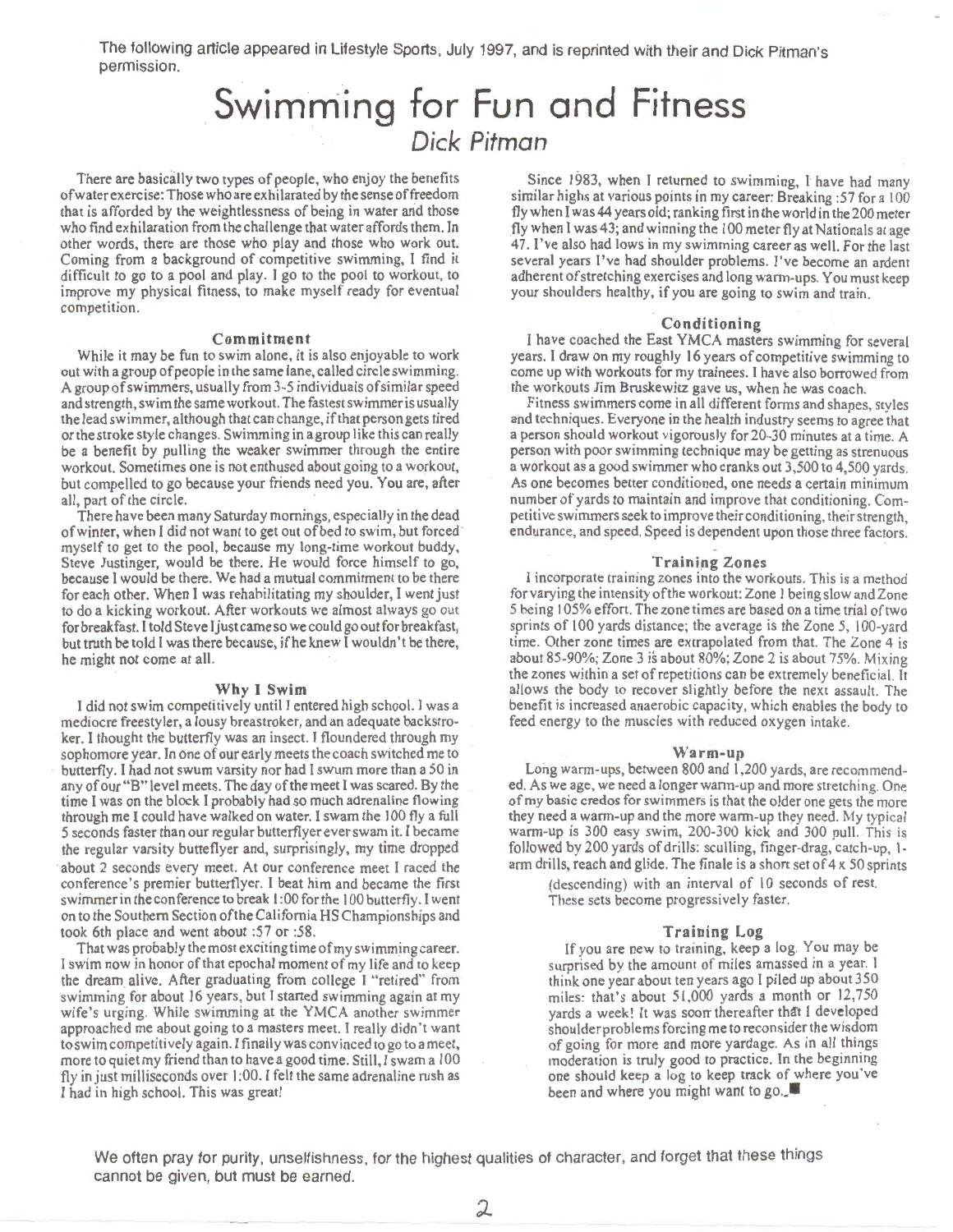I am not sure where the "You know you are a Wisconsinite if..." one liners originated. But they have been appearing in the daily bulletin at Lakeland HS where I have been substitute teaching. I think you'll agree they are pretty appropriate - although some of them are particularly appropriate to those of us who live "up nort".

You know you are a Wisconsinite if you know what "cow tipping" is.

## .................•....•.....•••....••..........•.............................................

Former WI Masters Swimmer Margie Hutinger and husband Paul have been the driving force behind the formation of the Florida Maverick Masters Swim Club. I have been receiving their newsletter (in exchange for me sending a copy of ours to them) and have several items to share with you from them. The first is from a letter from Margie updating me on her rehabilitation progress. As you know Margie and Paul were involved in a very serious car accident last spring. While Paul was not seriously hurt Margie suffered cracked cervical vertebrae requiring her to be encased in a "halo" for 3 months. Here is Margie's description of part of her recovery.

"I got back in the water a week after halo removal and wearing my "collar". I dumped the collar altogether in two weeks. The water was heavenly and what a relief to be free to explore and see what my body was capable of after the horrendous bashing it survived. After the initial bouncing and back floating, I graduated to 25's with fins - lots of rest at each end. I was surprised at how tired I was from doing so little. I gradually worked my way up to 50's, 100's, 200's, and, today, a 400 free (11 /19/97). WHEW! My longest workout has been 1300 yards, with long intervals. I've gone back to square one, and Coach Paul has been helping me with stroke technique. It's finally sinking in. After two months of working out, I swam in my first meet - Senior Olympics. I was only 20 seconds slower on my 50 free and back, and forever on the two 100's. But, hey, I felt good about what seemed like a monumental accomplishment! My serendipities have been Personal Records After Accident. I swam in two meets since then, and had PR'sAA in every event.

The muscles in my back, neck and skull still wreck havoc with my body and send up sirens and red flags when I do too much, but NOT IN THE POOL! That's my freedom. So, I do what I can, and forget, as much as possible, what I can't. LIFE IS SHORT. SWIM NOW!"

## .........•••••••••..•...........•...•............................................••...•...••.

# Short Course Meter Meet - Lawrence University November 1, 1997 Ingrid Stine

The annual SCM meet at Lawrence University attracted a record number of 82 swimmers - 37 women and 45 men! Credit meet director Bob Swain who each year does an excellent job of organizing and running this meet. (Extended credit to Edie Jacobsen who was instrumental in the early stages and years for getting this meet established!) In addition to being meet director Bob swam the Iron Man Pentathlon. As a bonus he jumped into an empty lane in the 1500 and swam that, too!

Herb Howe, at 85, was the oldest swimmer at the meet. He finished the 1500 in 35 minutes! Perfect traveling weather (temps in the 40's) helped bring in lots of swimmers from Stevens Point, Green Bay, Milwaukee, Madison, and the Fox River Valley. It appears that the Stevens Point area has got a good thing going. Their swimmers were very vocal in their support for one another during the afternoon.

Mark you calendars for next year as the date has already been set for November 7, 1998. Hope to see MANY of you there - another RECORD turnout!

············································································•\*\*\*\*\*\*\*\*\*\*\*\*\*\*\* \*

In the category of "it's a small world": John Davis has a group of Masters Swimmers coming to the Neenah-Menasha YMCA at 6 AM on Tuesdays and Thursdays for organized workouts. My mother, Fran Zeumer, is one of the faithful workout attendees. John's father, Gene Davis, was MY AAU coach in the early 60's when the Lawrence Swim Club (out of Appleton, WI.) was a powerful force in the emerging world of competitive swimming for girls in the state of Wisconsin. I can't help but see "Mr. Davis" (it is STILL hard to convert to calling him by his first name!) in John - and I'm sure I'm my mother all over again in the Davis family eyes in this time of "age reversal"!

Nancy Kranpitz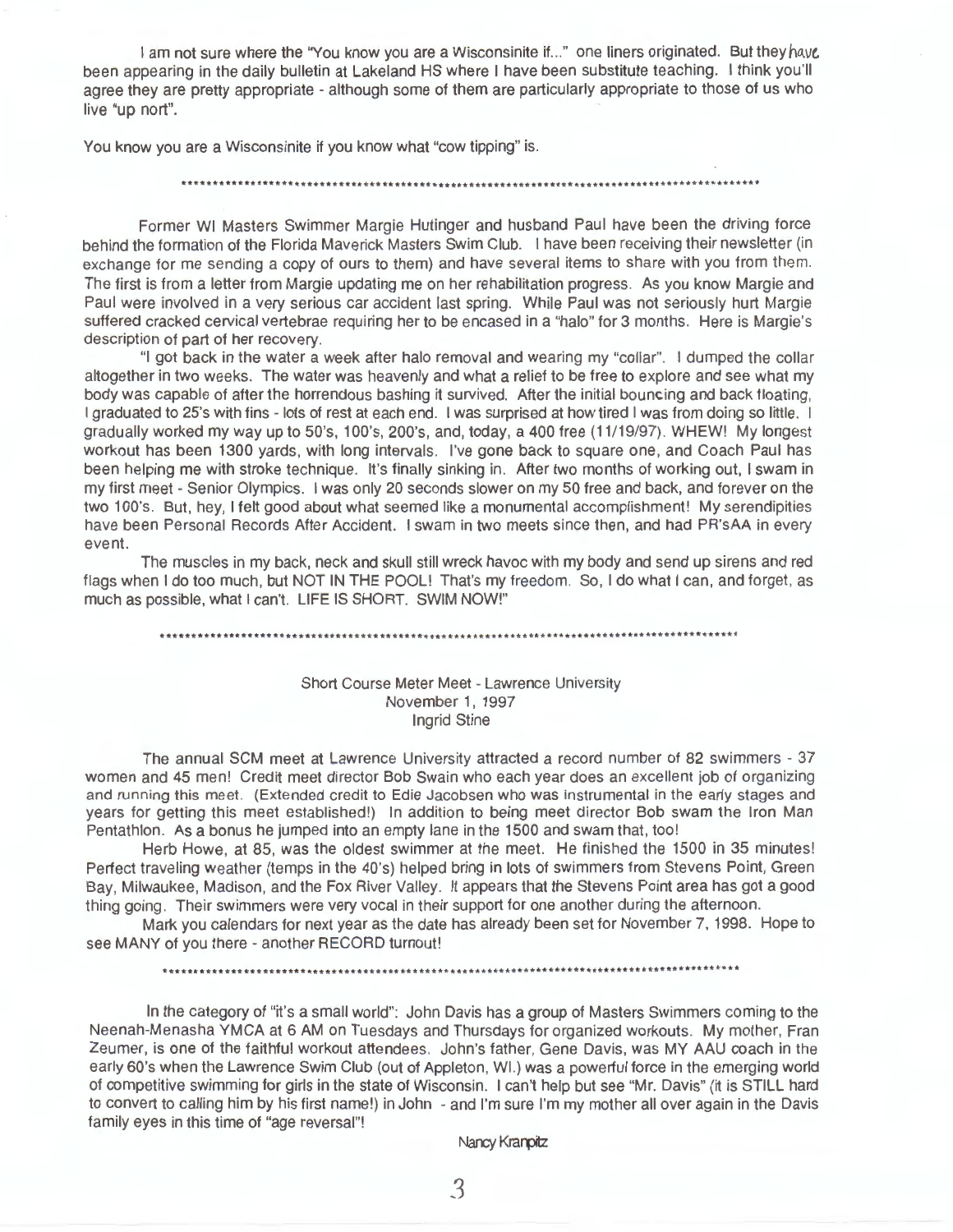Elsewhere in this newsletter you will find the list of WI Masters who made the National Top Ten ranking for LC Meters in 1997. Thanks to Ingrid Stine for compiling and forwarding this information to me. And let me add additional thanks to Ingrid for the work she does putting relays together. Once again Wisconsin Masters relay teams have achieved All-American Relay status. CONGRATULATIONS to Lynn Surles, Ingrid Stine, Betty Kendall, and Harlan Drake for their **first** place finish in the 280+ 800 free relay (15:57.06) and to Steve Woloschek, Mark Askew, Nebil Ben-Aissa, and Joseph Mueller in the 100+ 400 free relay (4:36.81) .

## ......................•............•..•......................................................

Have you attended a meet out of state and think (or KNOW) you broke a Wisconsin State Record but don't know how to get credit for it? Well - just follow these simple instructions. Simply send an official copy of the meet results to John Bauman for verification. He will then see that Ingrid Stine updates the record book. Please remember it is YOUR responsibility to send these official results to John and Ingrid.

#### 

# FACTS ON CREATINE MONOHYDRATE Penn State Sports Medicine Newsletter from Maverick Lane Lines, November 1997

NUTRITION: Creatine monohydrate supplements have been shown to increase the total creatine content of muscle on an average of 20 to 30 percent. Creatine phosphate plays an important role in resynthesizing ATP during short bursts of high-intensity exercise. Several studies suggest that ingestion of 20 to 25 grams of creatine monohydrate per day for five to six days improves muscular performance during activities that require high levels of strength and power (i.e. weight lifting, sprinting). Creatine supplementation has not been shown to improve a person's capability for longer lasting exercise of anywhere from three minutes to three hours.

\*\*\*\*\*\*\*\*\*\*\*\*\*\*\*\*\*\*\*\*\*\*\*\*\*\*\*\*\*\*\*\*\*\*\*\*\*\*\*\*\*\*\*\*\*\*\*\*\*\*\*\*\*\*\*\*\*\*\*\*\*\*\*\*\*\*\*\*\*\*\*\*\*\*\*\*\*\*\*\*\*\*\*\*\*\*\*\*\*\*\*\*\*

Live in the Waukesha area and are looking for a team to practice with? Dan Meinholz announces that Waukesha Express Masters Swimming provides structured workouts, including technique work, for adults of all levels. Their goal is to provide an atmosphere for swimmers to improve their skills and train with other swimmers at their level. PRACTICE SCHEDULE:

Waukesha South High School: 5:30AM-6:30 AM Mon, Tues, Thur, Fri

Waukesha West High School: 6:00 PM-7:15 PM Monday-Thursday

Whether you are swimming to stay in shape or are interested in competing at the Masters level, Waukesha Express Masters Swimming will be a positive environment for you to achieve your goals. For more information call: Dan Meinholz at 569-9887 or Blane Carlson at 544-9843. All fees include registration to United States Masters Swimming.

## Fond du Lac Meet - December 7, 1997

A new meet at a new location was added to our calendar this year. Fond du Lac hosted a SCY meet in their beautiful facility which attracted 56 swimmers. Besides providing a meet in a location other than Milwaukee or Madison the meet format provided an opportunity for swimmers to swim the Minnesota Postal Pentathlon distances for a second time during their postal time frame - and this time in yards rather than in meters. Competition began a little after 11 AM and concluded at 3 PM after 3 heats of the 500 free. Those who attended the meet reported having a great time! We hope to see Fon du Lac on the calendar again next year.

\*\*\*\*\*\*\*\*\*\*\*\*\*\*\*\*\*\*\*\*\*\*\*\*\*\*\*\*\*\*\*\*\*\*\*\*\*\*\*\*\*\*\*\*\*\*\*\*\*\*\*\*\*\*\*\*\*\*\*\*\*\*\*\*\*\*\*\*\*\*\*\*\*\*\*\*\*\*\*\*\*\*\*\*\*\*\*\*\*\*\*\*\*

You know you are a Wisconsinite if the "Big Three" means Miller, Old Milwaukee.and PBR.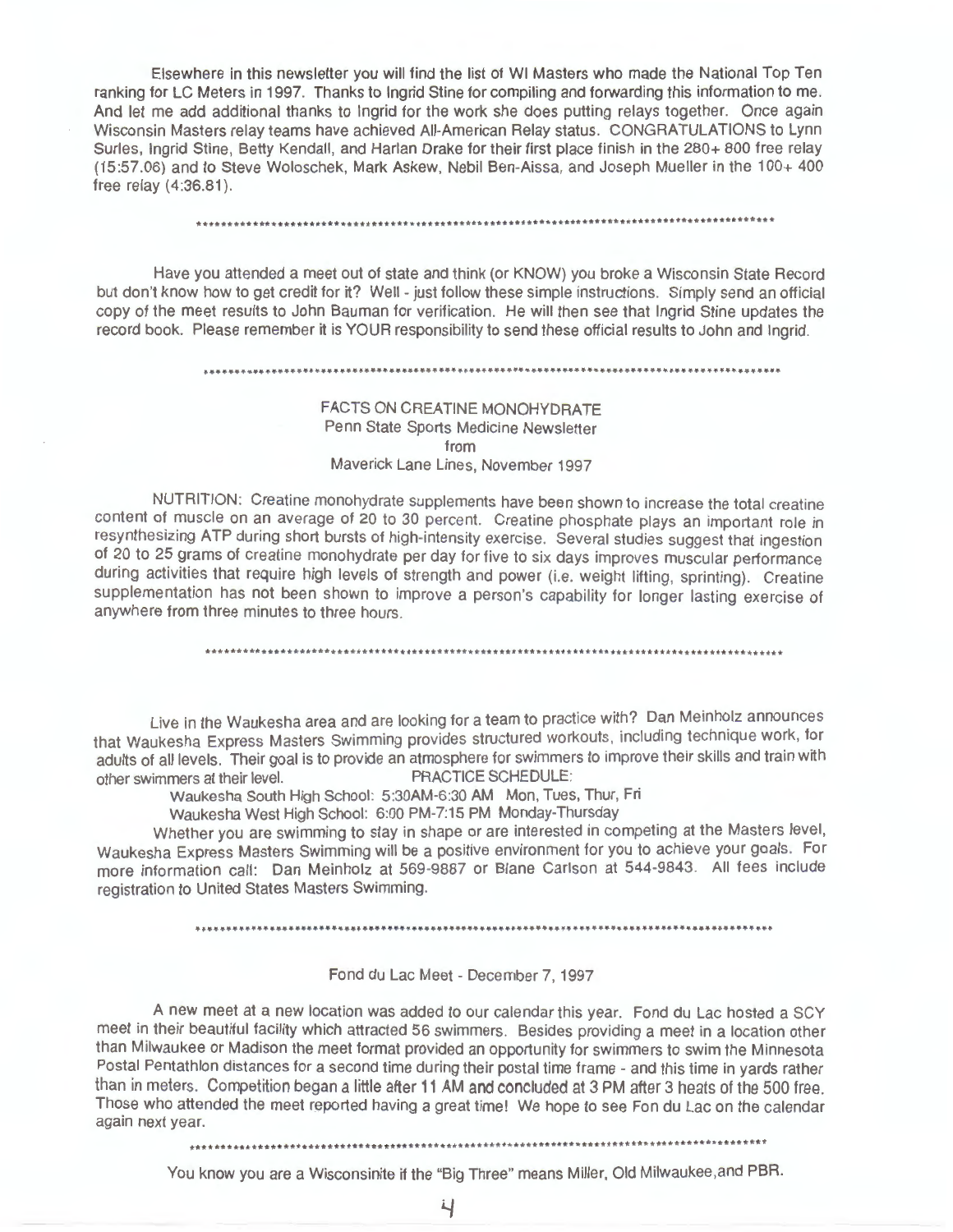Wisconsin swimmers on the 1997 USMS Long Course Meters Top Ten

|  | Nancy Fisher 46   | 4th 800 Free 11:02.41<br>2nd 1500 Free 20:33.72 | Betty Kendall 77<br>9th 100 Free 2:02.08            |
|--|-------------------|-------------------------------------------------|-----------------------------------------------------|
|  |                   |                                                 | W Morgan Byers 69                                   |
|  | Carol Smollen 53  |                                                 | 10th 800 Free 14:18.01                              |
|  |                   | 7th 800 Free 14:50.44                           | 8th 1500 Free 26:45.34                              |
|  |                   | 7th 1500 Free 27:49.76                          |                                                     |
|  |                   |                                                 | Robert Kueny 66                                     |
|  | Nancy Kranpitz 53 |                                                 | 10th 1500 Free 27:04.01                             |
|  |                   | 10th 200 Fly 4:16.47                            | 4th 200 Fly 3:59.04                                 |
|  |                   | 10th 400 IM 8:22.64                             | 9th 200 IM 3:34.57                                  |
|  |                   |                                                 | 4th 400 IM 7:40.81                                  |
|  | Ingrid Stine 58   |                                                 |                                                     |
|  |                   | 7th 200 Fly 4:34.07                             | Lynn Surles 80<br>the control of the control of the |
|  |                   | 10th 400 IM 8:50.04                             | 6th 50 Free : 40.00                                 |
|  |                   |                                                 | 6th 100 Free 1:41.97                                |
|  | Doris Klitzke 62  |                                                 | 10th 400 Free 8:55.00                               |
|  |                   | 5th 50 Back : 46.84                             |                                                     |
|  |                   | 8th 100 Back 1:45.73                            | Herbert Howe 85                                     |
|  |                   | 10th 200 Back 3:58.27                           | 1st 800 Free 18:54.18                               |
|  |                   | 9th 50 Fly : 47.02                              | 1st 1500 Free 35:41.62                              |
|  |                   |                                                 |                                                     |

## RELAYS

6th 100 Fly 1:53.23

Women 240+ 2nd 400 Medley 7:59.69 Doris Klitzke, Edith Jacobsen, N Kranpitz, Fran Zeumer<br>Men 100+ 10th 200 Medley 2:17.75 10th 200 Medley 2:17.75 Steve Woloschek, Mark Askew, Nebil Ben\_Aissa, Joseph Mueller<br>\*Men 100+ 1st 400 Free 4:36.81  $1st$   $400$   $Free$ Steve Woloschek, Mark Askew, Nebil Ben-Aissa, Joseph Mueller Men 120+ 7th 400 Free 5: 27.77 Toby Haines, Mike Gazo, Tony Jansen, Darrell Griesbach<br>Men 160+ 7th 400 Free 4:44.24 7th 400 Free Keith Krueger, Rick Simonson,, Ken Wehr, Steve Justinger Men 200+ 8th 400 Free 5:59.51 Robert Kueny, W Morgan Byers, Tim Swiecki, Svein Morner Men 120+ 10th 400 Medley 5:18.51 William Curtis, Mark Askew, Nebil Ben-Aissa, Joseph Mueller<br>Men 160+ 10th 400 Medley 5:23.08 10th 400 Medley 5:23.08 Thomas Meehan, Rick Simonson, Eric Jernberg, Ken Wehr Men 200+ 10th 400 Medley 6:26.40 W Morgan Byers, Bill Payne, Dick Pitman, Toby Haines Men 240+ 8th 400 Medley 7:12.43 James Sevenich, John Bauman, Robert Kueny, Mike Gazo Men 100+ 3rd 800 Free 11:21.54 Mark Askew, Nebil Ben-Aissa, Joseph Mueller, Steve Woloschek<br>xed 240+ 8th 400 Free 6:46.67 Mixed 240+ 8th 400 Free Fran Zeumer, Melodee Nugent, Bill Payne, James Sevenich Mixed 280+ 2nd 400 Free 6:57. 74 Lynn Surles, Ingrid Stine, Betty Kendall, Harlan Drake \* Mixed 280+ 1st 800 Free 15: 57.0 6 Lynn Surles, Ingrid Stine, Betty Kendall, Harlan Drake

\* All-American

One again A Big Thank You to Ingrid Stine for putting these Top Ten relays together.

5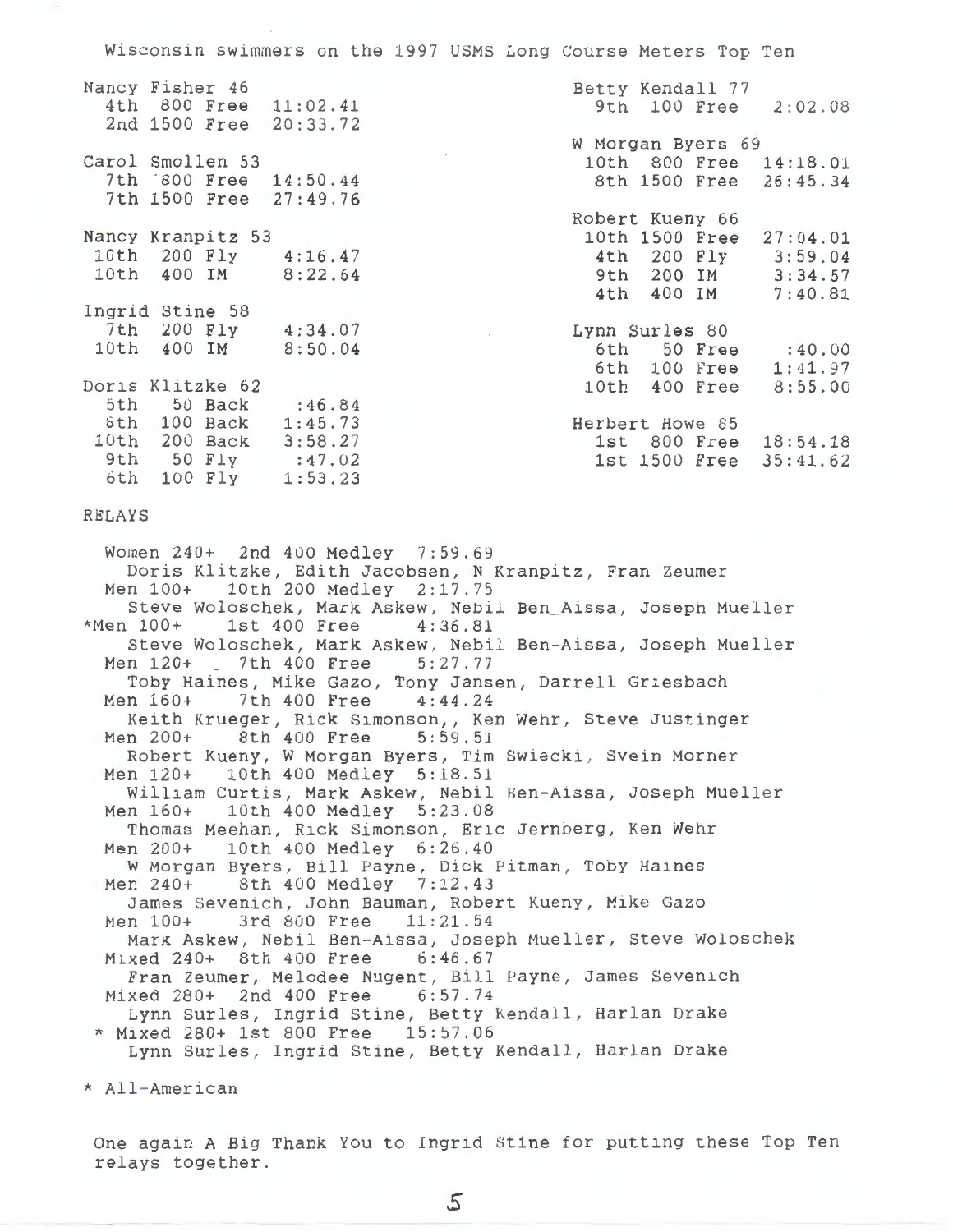All registered WI swimmers should have received the meet schedule for the winter and spring this past fall. In case you misplaced it don't forget about these upcoming meets!

Feb 14 UW-LaCrosse, WI-IA-MN Double Dual Meet

Feb 15 Madison East YMCA

Feb 28 Wauwatosa West High School

March 15 Wauwatosa West High School

March 28 Wauwatosa West High School

April 11-12 Wisconsin SCY Championships, Schroeder Aquatic Center

# **Other Meets**

April 17-19 CMSA (Illinois) Championships - Evanston (1) April 23-26 YMCA Nationals - Ft. Lauderdale, FL May 7-10 USMS SCY Nationals - Indianapolis, IN (2) June 28 Badger State Games July Racine YMCA Quarry Swim July  $(?)$ Great Lakes Zone LC Championships, Schroeder Aquatic (3) Aug 20-23 USMS LC Nationals, Ft. Lauderdale, FL

(1) The Evanston meet will also be the Great Lakes Zone SCY Championships meet.

(2) If you are planning to enter the SCY Nationals at Indianapolis make lodging reservations NOW as the Indy 500 time trials are the same week.

(3) We are investigating the possibility of hosting this meet.

CONGRATULATIONS TO PERRY ROCKWELL ON HIS RECENT MARRIAGE TO TRUDY ON DECEMBER 27, 1998!

# Senior Olympics - September 3-13 **Ingrid Stine**

The Senior Olympics started out with a nice spaghetti dinner on Wednesday evening, 9/3, at Serb Hall in Milwaukee. A fun walk and speeches preceded the dinner. I was the only one from WI Masters who participated in the 2 day bike races - a 5 Km and a 10 KM on Friday 9/5 and three days later a 20 KM and a 40 KM. Both courses were a very hilly 1 and 2 mile loop around the Botanical Gardens in Whitnal Park. It took me 1 hr 35 min for the 40 KM and I finished 2nd out of 14 women overall and 1st in my age group in all 4 races.

The swimming was held on Saturday, September 13, at the Schroeder YMCA. The water was a bone and muscle chilling 71 degrees! A few swimmers scratched, but the rest of us swam our events. NEW medals were given out! The best part was the dinner afterwards at the Olive Garden which 14 of us attended.

Anyone who is interested in obtaining a copy of the Wisconsin State Records take note! Records are kept for short course yards, short course meters, and long course meters. Please send a check in the amount of \$1.00 FOR EACH COURSE REQUESTED payable to WMSC to Ingrid Stine, 11917 W. Rainbow Ave, West Allis, WI., 53214. The \$1.00 fee per course requested is needed to cover the cost of printing and postage. Each compilation has ALL ages for both men and women.

Yesterday is gone, tomorrow has not come. Today is all we have. So let's begin' -Mother Teresa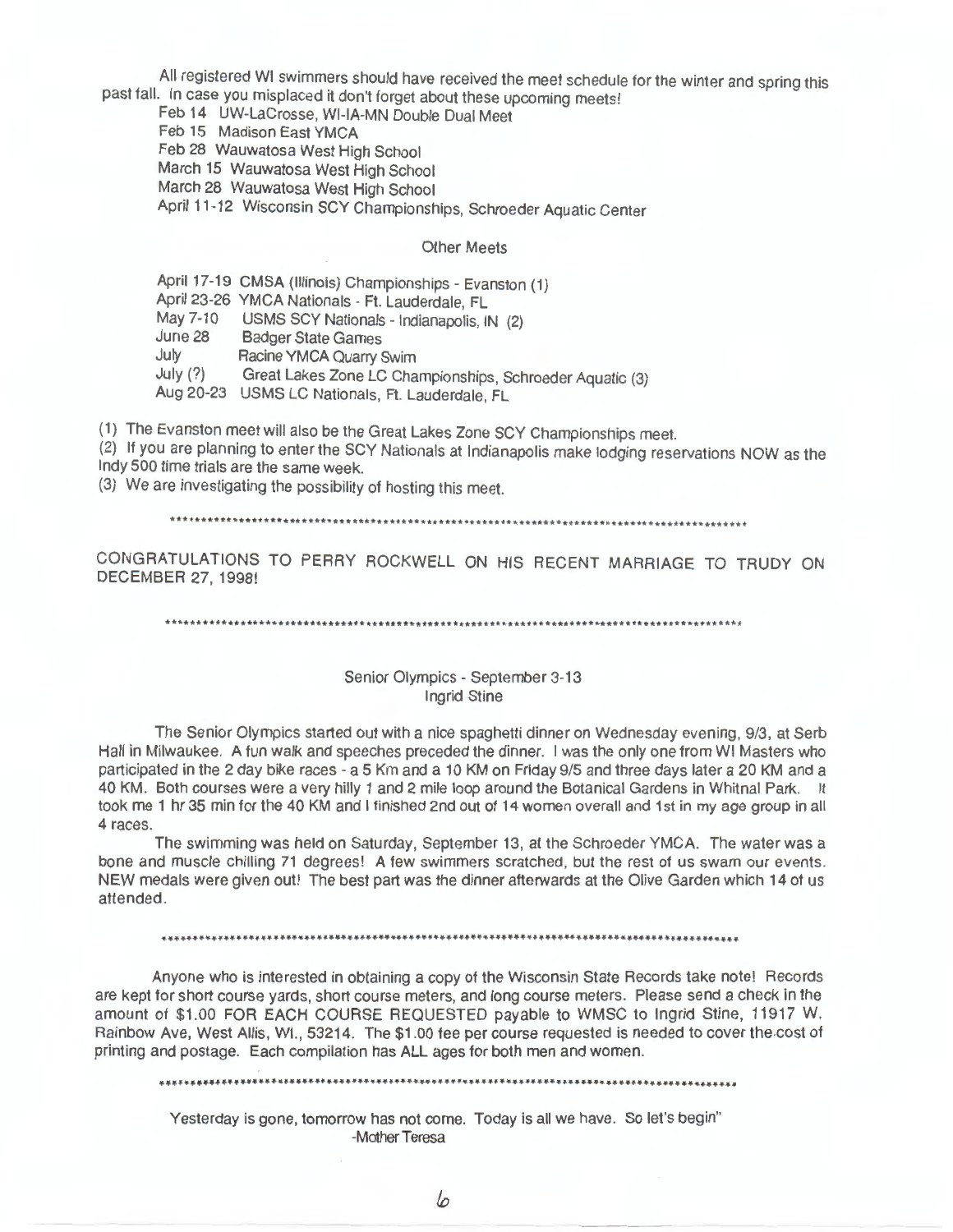







Purpose: To promote fitness through swimming by encouraging participants to swim regularly and to track results over a monthly period

Host: Crawfish Masters Swim Team (a branch of Bengal Tiger Aquatic Club), Baton Rouge, La.

Sponsor: Maxwell Medals & Awards

Eligibility: Must be at least 19 years of age

Rules: Use of training aids such as kickboards, fins, paddles, and buoys IS permitted.

Recording Distance: Beginning February 1, 1998, record on form below the number of YARDS completed each day. PLEASE BE AS ACCURATE AS POSSIBLE! To convert meters to yards, add 10% to meter distance to obtain yard total. (For example, 3000 meters +  $(10\%)$  300 = 3300 yards.) Monthly Totals: At month's end, add daily yardage totals to obtain monthly total. To calculate number of miles, divide monthly yardage total by 1760.

Caution. Use caution when attempting to improve fitness lovel. Increases in yardage should be gradual over an extended period.

Age Groups: 19-24, 25-29, 30-34, 35-39, 40-44, 45-49, 50-54, 55-59, 60-64, 65-69, 70-74, 75-79... (in five-year increments) Age: Determined by your age on February 28, 1998

Awards & Results: All participants receive final results and an achievement certificate. The three males and females in each age group with the highest monthly total receive medals. Please allow 30 days after deadline for mailing of results and awards. Entry Fee: \$8.00, all fees (check or money order) payable to **Crawfish Masters Swim Team** 

T-shirts: \$12.00, short sleeve, 100% cotton, five-color screen. Theme: "The Need for Speed"

Caps: Custom swim caps with large, colorful FFC logo (see above) available for \$3.00

Entry Deadline: Entries must be RECEIVED by March 16,

1998. No fax entries. Late entries will be returned!

**Entry Procedure:** Send form below and fees to:

FEBRUARY FITNESS CHALLENGE c/o Scott Rabalais 3537 Christina Ave. Baton Rouge, LA 70820 USA Phone:  $(504)766 - 5937$ 

International Entries: Subject to a \$3.00 postage fee; mail early to ensure arrival by entry deadline.

Workout Guide: For a free brochure entitled "The Need for Speed," send a self-addressed stamped envelope to the above address.

|                                                         |  |           |                                            |  |  | $1 \text{ cm}$ and $1 \text{ m}$ and $1 \text{ m}$ |                                             |                                                                    |             |            |              |  |              |  |
|---------------------------------------------------------|--|-----------|--------------------------------------------|--|--|----------------------------------------------------|---------------------------------------------|--------------------------------------------------------------------|-------------|------------|--------------|--|--------------|--|
|                                                         |  |           |                                            |  |  | (please print)                                     |                                             |                                                                    |             |            |              |  |              |  |
| NAME: SEX: SEX: SEX:                                    |  |           |                                            |  |  |                                                    |                                             |                                                                    |             |            |              |  |              |  |
| ADDRESS:                                                |  |           |                                            |  |  |                                                    |                                             |                                                                    |             |            | CITY: STATE: |  |              |  |
|                                                         |  |           | ZIP: COUNTRY: PHONE:( ) USMS MEMBER? Y N   |  |  |                                                    |                                             |                                                                    |             |            |              |  |              |  |
|                                                         |  |           |                                            |  |  |                                                    |                                             |                                                                    |             |            |              |  | SUN FEB 22   |  |
|                                                         |  | MON FEB 2 | MON FEB 9                                  |  |  |                                                    |                                             |                                                                    |             | MON FEB 16 |              |  | MON FEB 23   |  |
|                                                         |  | TUE FEB 3 |                                            |  |  | TUE FEB 10                                         |                                             |                                                                    |             | TUE FEB 17 |              |  | TUE FEB 24   |  |
|                                                         |  |           | WED FEB 4 WED FEB                          |  |  | 11                                                 |                                             |                                                                    |             | WED FEB 18 |              |  | WED FEB $25$ |  |
|                                                         |  | THU FEB 5 |                                            |  |  | THU FEB 12                                         |                                             |                                                                    |             | THU FEB 19 |              |  | THU FEB 26   |  |
|                                                         |  |           | FRI FEB 6 FRI FEB 13 FRI FEB 20 FRI FEB 27 |  |  |                                                    |                                             |                                                                    |             |            |              |  |              |  |
|                                                         |  | SAT FEB 7 |                                            |  |  | SAT FEB 14                                         |                                             |                                                                    |             | SAT FEB 21 |              |  | SAT FEB 28   |  |
|                                                         |  |           |                                            |  |  |                                                    |                                             |                                                                    | <b>FEES</b> |            |              |  |              |  |
| TOTAL MONTHLY MILEAGE = MILES                           |  |           |                                            |  |  |                                                    | Entry Fee \$ 8.00 (required)                |                                                                    |             |            |              |  |              |  |
| (To calculate mileage, divide monthly yardage by 1760.) |  |           |                                            |  |  |                                                    |                                             | T-Shirt x 12.00 (optional)<br>Circle T-shirt size(s): S M L XL XXL |             |            |              |  |              |  |
|                                                         |  |           |                                            |  |  |                                                    |                                             | Swim Cap x 3.00 (optional)                                         |             |            |              |  |              |  |
| I attest that the above results are accurate and true.  |  |           |                                            |  |  |                                                    | Int'l Fee 3.00 (outside U.S.)               |                                                                    |             |            |              |  |              |  |
|                                                         |  |           |                                            |  |  |                                                    |                                             | TOTAL (U.S. funds only)                                            |             |            |              |  |              |  |
| Date:<br>Signature:                                     |  |           |                                            |  |  |                                                    | (fee payable to Crawfish Masters Swim Team) |                                                                    |             |            |              |  |              |  |
|                                                         |  |           |                                            |  |  |                                                    |                                             |                                                                    |             |            |              |  |              |  |

February Fitness Challenge '98

You might be a Wisconsinite if you define summer as 3 months of bad sledding.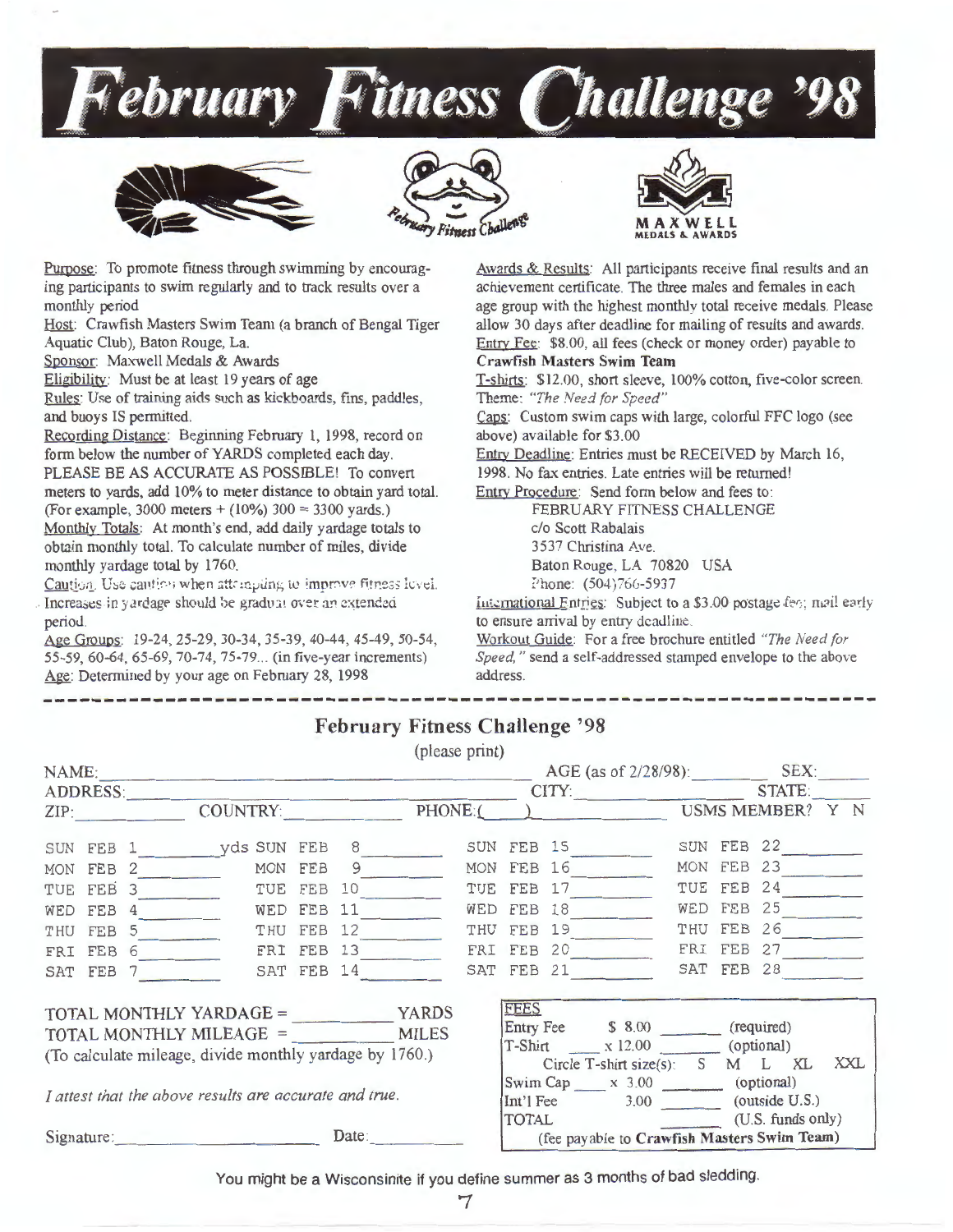The following article appeared in "News You Can Use" - USMS Executive Director Tracy Grilli's newsletter and is reprinted with her permission.

"There are a number of us who have children who swim and/or don't have Masters programs available to us and I thought it would be nice to share this 'e-mail correspondence' with you. Stanley was one of our officials at the LC Nationals in Orlando and he is also a Masters swimmer from Titusville, Florida." (Tracy Grilli)

> Who Needs Masters Lanes" Stanley Heinricher

When I first heard of Masters swimming and then saw magazines picturing adults together in the pool, they looked like "old kids" to me. So I asked myself the question ... "Who needs Masters lanes?"

And then kept asking questions such as...

Does our family suffer from the terminal dullness of the 1990's as evidenced by:

Not enough quality time with our kids because we're spending hours watching them swim?

Too much time spent correcting the kid's manners, diction, and dress?

No time for adult friends because we're busy with the above?

Until recently, my family, like so many with age-group swimmers, bored ourselves - possibly beyond the norm. But lately we've enlivened our communal life by tossing me into the pool as a Masters swimmer.

I couldn't swim alongside other middle-aged people because our team didn't have a Masters program. Instead, I simply hopped into lane 2 with the 8 year-old beginners. That's how I discovered the great advantages to non-age-segregated swimming.

Here are four good reasons why, if you don't have a Masters' club in town, you should hop in with your kids and their friends .

1. Identical schedules for family members. Every swim afternoon, you and your kids are within 25 yards of one another for 2 hours. Frequently, especially during freestyle, you can see them over in lane 6, passing you by. You can overhear their conversation between sets and discover what they talk about with their lane mates. Soon comes the evening meal and even more family togetherness.

2. Worthy topics for Table Talk. Each member of your family will be delighted to share their impressions of the swim workout at the dinner table. You will once again wonder at your kids' endurance and won't ever lecture them about breathing off the wall. You'll also admire aloud the coach's technical expertise, his wisdom, and why he disappears from the deck when you're doing your toughest set. My kids especially appreciate this talk when they can't answer the question "What did you learn in school today?"

3. Fellowship with other swimmers. There's no excuse for strangers on the pool deck or in the pool. A sure bridge to fellowship is called Misery Bonding, which is based on the principle that pain is a sure revealer of our common humanity. Misery Bonding, as all boot-camp soldiers and medical interns know, leaves an indelible impression. When you're in lane 2 with 8 year-olds, the age difference melts away as you suffer together to make a dozen S0's on the 1 :30. You'll discover a sense of togetherness with all hard-working swimmers on your team.

4. Insight into the psyche of other swimmers. People sometimes blurt out the strangest or most revealing things when their brain is starved for oxygen. Over the past several months I have heard:

"Do you really have to leave the pool to micturate?"

"Meet my father" (this is from out-of-breath Masters swimmer X as he introduces his SON to Masters swimmer Y)

"I used to be a solipsist, but I switched because I met no one else like me."

These utterances, from the mouths of adult swimmers spread out around the pool, confirm that you're associating with people more colorful than you know them to be in business dress. What they say provides even more Table Talk for your family.

A word to parents who wear business dress to the dinner table: Put on a swim suit and jump into the lane with kids in it. You'll have so much fun before and after practice that you'll no longer care about making your children model you. You'll be taking after them.

\*\*\*\*\*\*\*\*\*\*\*\*\*\*\*\*\*\*\*\*\*\*\*\*\*\*\*\*\*\*\*\*\*\*\*\*\*\*\*\*\*\*\*\*\*\*\*\*\*\*\*\*\*\*\*\*\*\*\*\*\*\*\*\*\*\*\*\*\*\*\*\*\*\*\*\*\*\*\*\*\*\*\*\*\*\*\*\*\*\*\*\*\*

You might be a Wisconsinite if snow tires come standard on all your cars .

••...•........•..•.....••......•............................•..••..••••......................

One never notices what has been done; one can only see what remains to be done" -Marie Curie, Meadview Monitor (Arizona) Nov/Dec 1997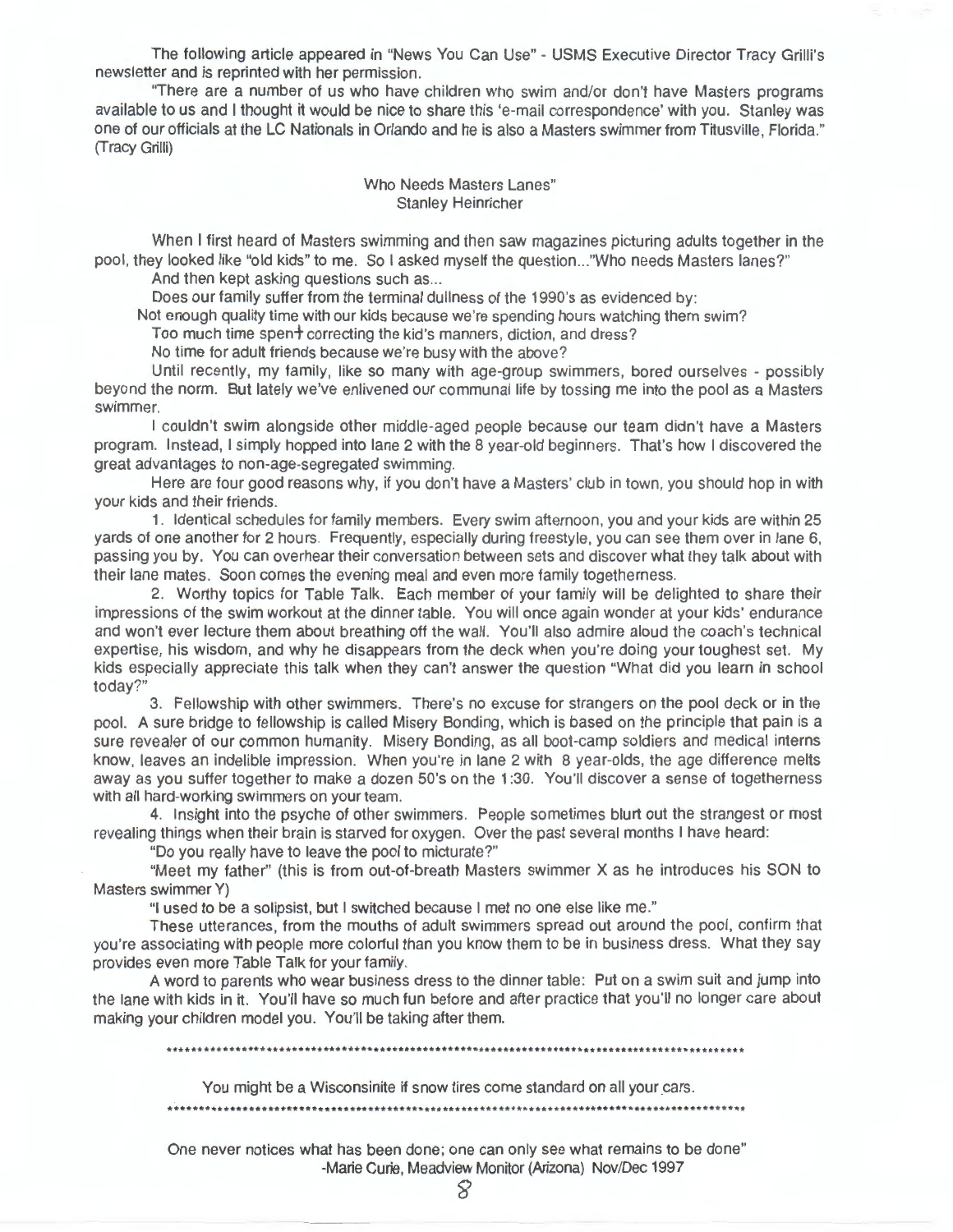Ed. Note: Scott Rabalais is coach of the Crawfish Masters Swim Team in Baton, Rouge, LA., Chairman of the USMS Coashes Committee, 1995 USMS Coach of the Year, and until recently, an editor of SWIM Magazine. This article was downloaded from CompuServe's Masters Swimming forum and appeared in The Law (official newsletter of the Ohio Local Masters Swimming Committee - November, 1997.

A beginning discussion about swimming most appropriately begins with a discussion on streamlining - or how you should begin each length. No matter the stroke or distance, every length begins with an underwater push-off or dive and subsequent glide.

So what exactly is streamlining?

To understand streamlining, you must be aware of the two major forces at work in swimming. One is propulsion, which is why we flap our legs and arms around in various ways. We are trying to move forward while keeping our bodies atop the water. The second force is resistance, which acts against the propulsive force. Remember your high school physics class: "To every action, there is an equal and opposite reaction." The faster we propel ourselves, the greater the resistance against us.

The trick to streamlining is in narrowing the amount of surface area that we offer as resistance. Push off with hands and legs wide apart, and you won't go very far. Bring those arms and legs together to a fine point, shape the body like a knife, and you'll slide right through the water.

There's another trick to streamlining. It takes effort. You've got to stretch, reach, and squeeze. But the effort expended will reap you greater distance, what I call ''free distance". Doing virtually nothing but stretching, you can gain up to several yards on an efficient push-off.

Perhaps there is an even greater benefit to practicing streamlining. When you practice proper body position, you are practicing how your body feels in and responds to the water. Great swimmers seem to be able to "sense" just the right position of the hand, arms, chest, stomach, legs, feet, and so on. They travel a relatively great distance off the wall with seemingly little effort. It's partly due to strength and partly due to knowing themselves in relation to the water. Like fish, they are masters at movement through water. And it usually comes through years of practice.

This "feel" for the right streamlining position translates to faster swimming. While we are swimming, streamlining comes into play; it's just not as noticeable because we're occupied with our appendages. But think about it. In freestyle, when one hand is outstretched forward and the other is preparing to lift from the water, we're in a semi-streamlined position. If we aren't stretched out, our arms are well outside their proper position, we're losing ground. Even the amount of hair we have on our bodies makes a difference

Keep in mind that when you swim your next 50 free, you're probably only swimming 35 to 40 yards. Most swimmers exceed 5 yards on the dive and glide (some go half the pool), and most should travel at least 5 yards on the push-off at the opposite end. That amounts to 20 to 40% of the race directly linked to streamlining.

Maybe those numbers will force you to practice those push-offs a little more often!

Many Wisconsin Masters Swimmers participate (and quite successfully) in other athletic competitions. Ingrid Stine has been doing more running than swimming lately due to a shoulder/neck injury. She participated in the Turkey Trot run on Nov 9, 1997. This was a "prediction run" for 2 miles, 6 miles and 9 miles. Ingrid picked the 6 mile distance and finished 10 seconds faster than her prediction of 58 min 30 sec. As a result she won a 12 pound turkey - which reports tasted great on Thanksgiving Day! Congratulations, Ingrid!

On October 12, 1997, Ingrid served as a volunteer for the Lake Front Marathon in Milwaukee. Temperatures that day were in the 60's with a strong SE wind. Ingrid was stationed at the 20 mile mark in Whitefish Bay. While there she spotted three Wisconsin Masters Swimmers - all looking very strong at that point in the race. They were Jerry Lourigan (30-34) - who finished in 4 hr 25 min, Chris Meurer (35-39) - 4 hr 17 min, and John Maniaci (45-49) 4 hr and 42 minutes. CONGRATULATIONS TO OUR RUNNING SWIMMERS IN THEIR SUCCESS OUT OF THE POOL!

\*\*\*\*\*\*\*\*\*\*\*\*\*\*\*\*\*\*\*\*\*\*\*\*\*\*\*\*\*\*\*\*\*\*\*\*\*\*\*\*\*\*\*\*\*\*\*\*\*\*\*\*\*\*\*\*\*\*\*\*\*\*\*\*\*\*\*\*\*\*\*\*\*\*\*\*\*\*\*\*\*\*\*\*\*\*\*\*\*\*\*\*\*

The greatest mistake in life is to be in constant fear that you will make one.

q